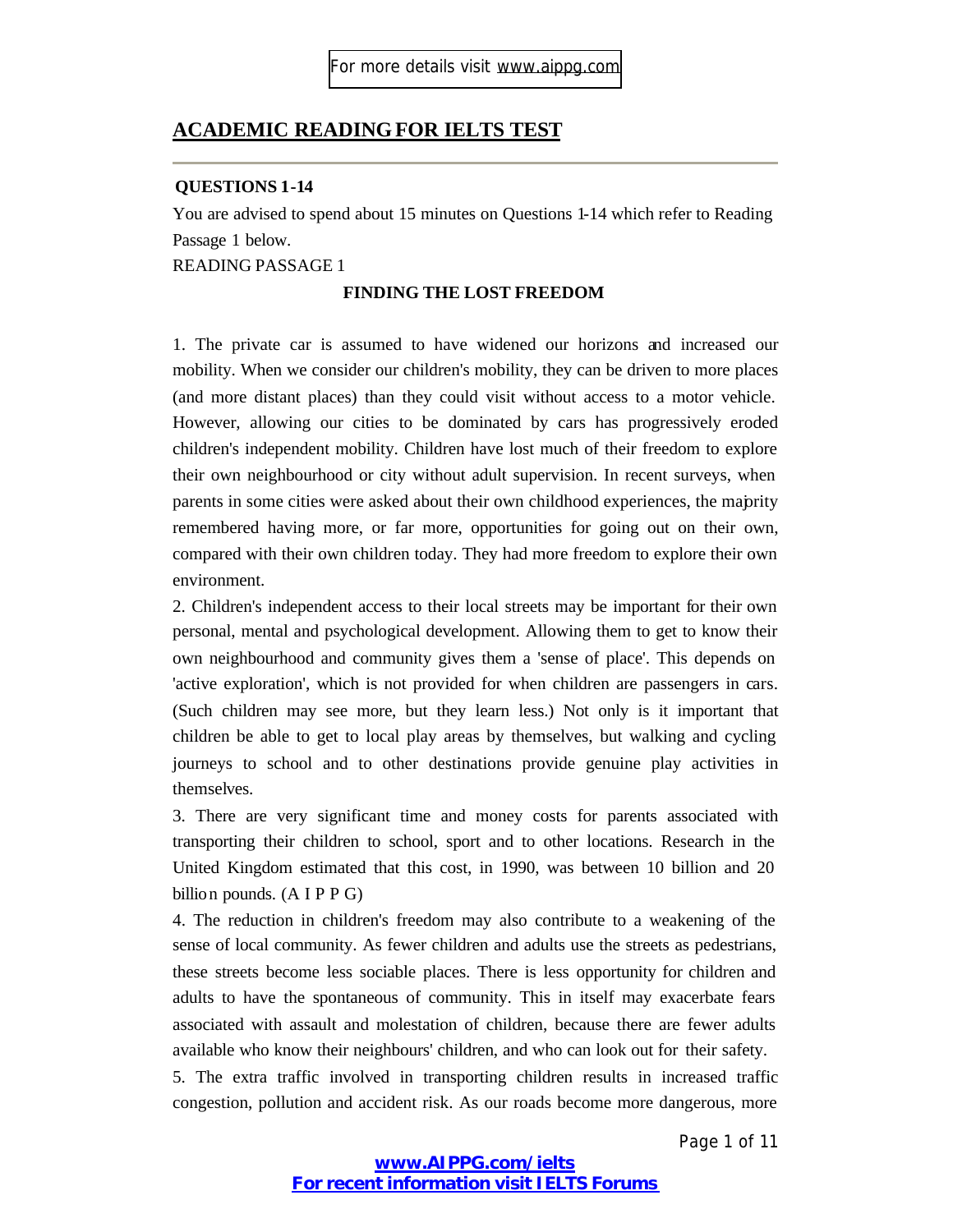parents drive their children to more places, thus contributing to increase d levels of danger for the remaining pedestrians. Anyone who has experienced either the reduced volume of traffic in peak hour during school holidays, or the traffic jams near schools at the end of a school day, will not need convincing about these points. Thus, there are also important environmental implications of children's loss of freedom.

6. As individuals, parents strive to provide the best upbringing they can for their children. However, in doing so, (e.g. by driving their children to sport, school or recreation) parents may be contributing to a more dangerous environment for children generally. The idea that 'streets are for cars and back yards and playgrounds are for children' is a strongly held belief, and parents have little choice as individuals but to keep their children off the streets if they want to protect their safety.

7. In many parts of Dutch cities, and some traffic calmed precincts in Germany, residential streets are now places where cars must give way to pedestrians. In these areas, residents are accepting the view that the function of streets is not solely to provide mobility for cars. Streets may also be for social interaction, walking, cycling and playing. One of the most important aspects of these European cities, in terms of giving cities back to children, has been a range of 'traffic calming' initiatives, aimed at reducing the volume and speed of traffic. These initiatives have had complex interactive effects, leading to a sense that children have been able to 'recapture' their local neighbourhood, and more importantly, that they have been able to do this in safety. Recent research has demonstrated that children in many German cities have significantly higher levels of freedom to travel to places in their own neighbourhood or city than children in other cities in the world. (ai p p g . co m)

8. Modifying cities in order to enhance children's freedom will not only benefit children. Such cities will become more environmentally sustainable, as well as more sociable and more livable for all city residents. Perhaps it will be our concern for our children's welfare that convinces us that we need to challenge the dominance of the car in our cities.

#### **Questions 1-5**

*Read statements 1 -5 which relate to Paragraphs 1,2, and 3 of the reading passage. Answer ? if the statement is true, F if the statement is false, or NI if there is no information given in the passage. Write your answers in the spaces numbered 1-5 on the answer sheet. One has been done for you as an example.*

*Example*: The private car has made people more mobile. *Answer*: **?**

1. The private car has helped children have more opportunities to learn.

Page 2 of 11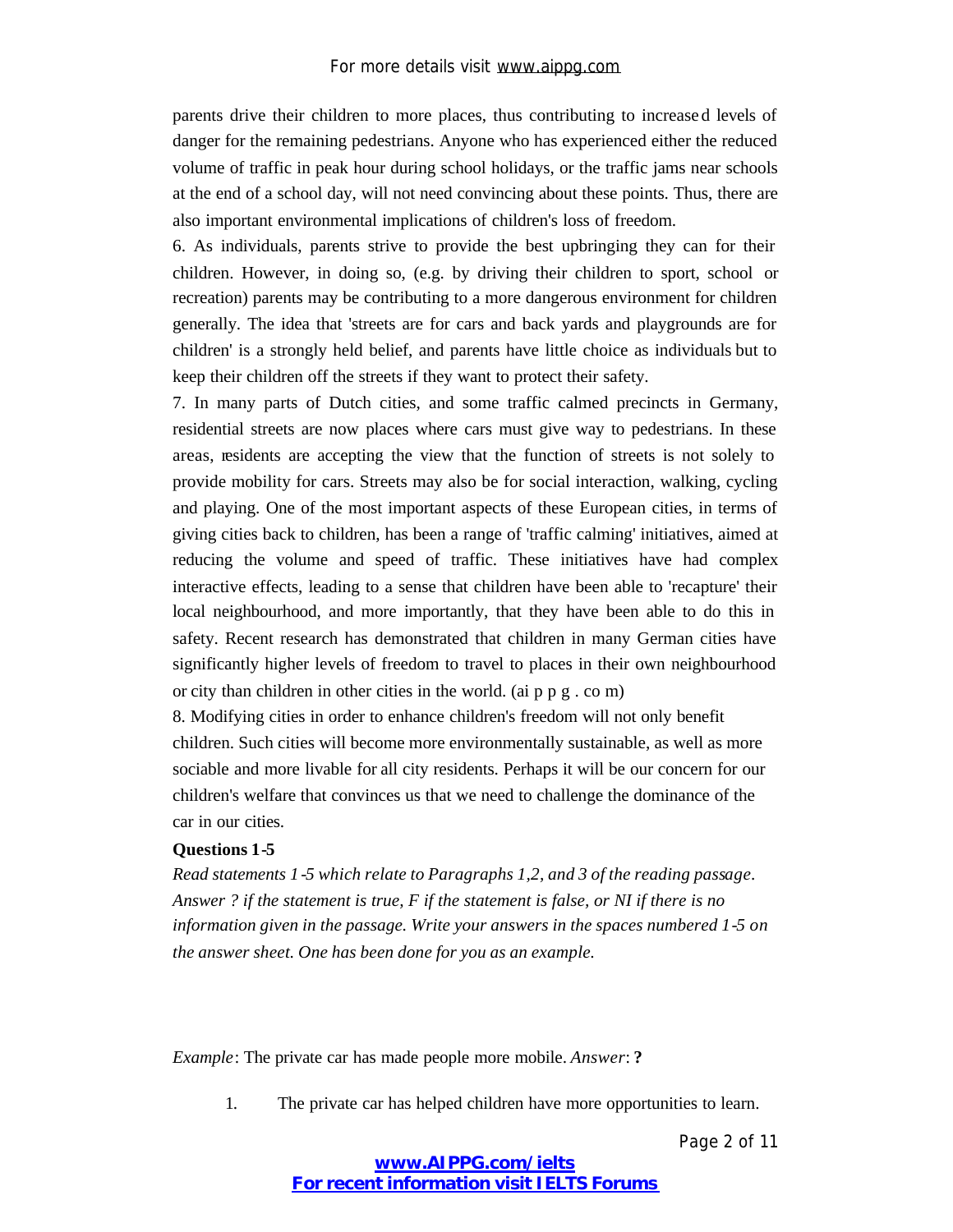## For more details visit www.aippg.com

- 2. Children are more independent today than they used to be.
- 3. Walking and cycling to school allows children to learn more.
- 4. Children usually walk or cycle to school.
- 5. Parents save time and money by driving children to school.

# **Questions 6-9**

*In Paragraphs 4 and 5, there are FOUR problems stated. These problems, numbered as questions 6-9, are listed below. Each of these problems has a cause, listed A-G. Find the correct cause for each of the problems and write the corresponding letter A-G, in the spaces numbered 6 -9 on the answer sheet. One has been done for you as an example.* 

*There are more causes than problems so you will not use all of them and you may use any cause more than once***.**

| Problems                                       |                                                                                                                           | Causes                                                                                                                                                                             |
|------------------------------------------------|---------------------------------------------------------------------------------------------------------------------------|------------------------------------------------------------------------------------------------------------------------------------------------------------------------------------|
| <i>Example:</i> low sense of community feeling |                                                                                                                           | Answer: F<br><b>A</b> few adults know local children                                                                                                                               |
| 6.<br>7.<br>8.<br>9.                           | streets become less sociable<br>fewer chances for meeting friends<br>fears of danger for children<br>higher accident risk | ? fewer people use the streets<br>? increased pollution<br><b>D</b> streets are less friendly<br><b>E</b> less traffic in school holidays<br><b>F</b> reduced freedom for children |
|                                                |                                                                                                                           | <b>G</b> more children driven to school                                                                                                                                            |

### **Questions 10-14**

*Questions 10 -14 are statement beginnings which represen t information given in Paragraphs 6, 7 and 8. In the box below, there are some statement endings numbered i-x. Choose the correct ending for each statement. Write your answers i-x, in the spaces numbered 10 -14 on the answer sheet. One has been done for you as an example.* 

# *There are more statement endings than you will need.*

*Example*: By driving their children to school, parents help create … *Answer*: **i**

- 10. Children should play ...
- 11. In some German towns, pedestrians have right of way …
- 12. Streets should also be used for ...
- 13. Reducing the amount of traffic and the speed is ...
- 14. All people who live in the city will benefit if cities are ...

### **List of statement endings**

Page 3 of 11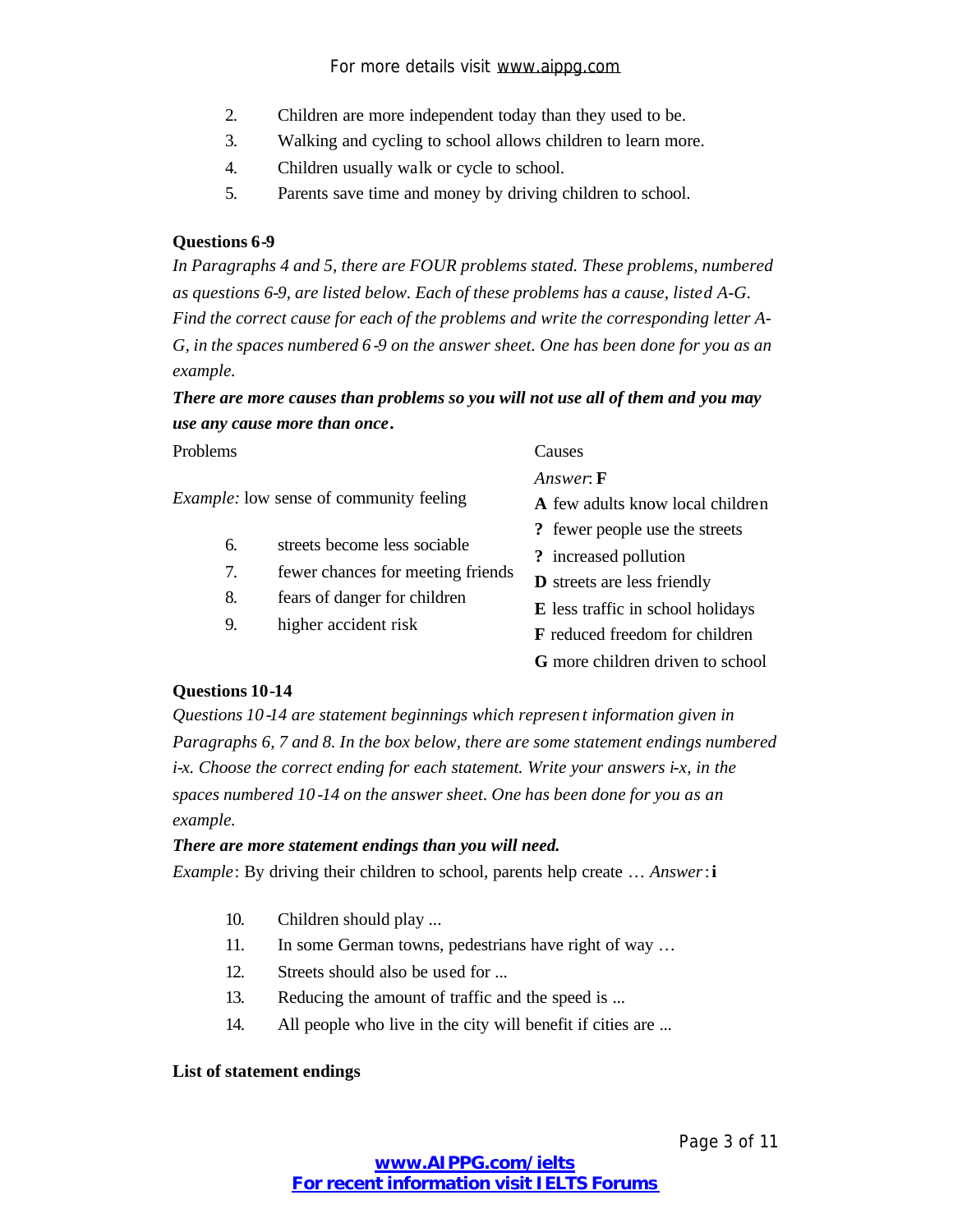**i** ... a dangerous environment. **ii** ... modified. **iii** ... on residential streets. **iv** ... modifying cities. **v** ... neighbourhoods. **vi** ... socialising. **vii** ... in backyards. **viii** ... for cars. **ix** ... traffic calming.

**x** ... residential

### **Questions 15-28**

READING PASSAGE 2

#### **RISING SEA**

#### **Paragraph 1**. INCREASED TEMPERATURES

The average air temperature at the surface of the earth has risen this century, as has the temperature of ocean surface waters. Because water expands as it heats, a warmer ocean means higher sea levels. We cannot say definitely that the temperature rises are due to the greenhouse effect; the heating may be part of a 'natural' variability over a long time-scale that we have not yet recognized in our short 100 years of recording. However, assuming the build up of greenhouse gases is responsible, and that the warming will continue, scientists – and inhabitants of low-lying coastal areas – would like to know the extent of future sea level rises. (A I P PG . c om)

### **Paragraph 2.**

Calculating this is not easy. Models used for the purpose have treated the ocean as passive, stationary and one-dimensional. Scientists have assumed that heat simply diffused into the sea from the atmosphere. Using basic physical laws, they then predict how much a known volume of water would expand for a given increase in temperature. But the oceans are not one-dimensional, and recent work by oceanographers, using a new model which takes into account a number of subtle facets of the sea – including vast and complex ocean currents – suggests that the rise in sea level may be less than some earlier estimates had predicted.

### **Paragraph 3.**

An international forum on climate change, in 1986, produced figures for likely sealevel rises of 20 cms and 1.4 m, corresponding to atmospheric temperature increases of 1.5 and 4.5C respectively. Some scientists estimate that the ocean warming resulting from those temperature increases by the year 2050 would raise the sea level by between 10 cms and 40 cms. This model only takes into account the temperature

Page 4 of 11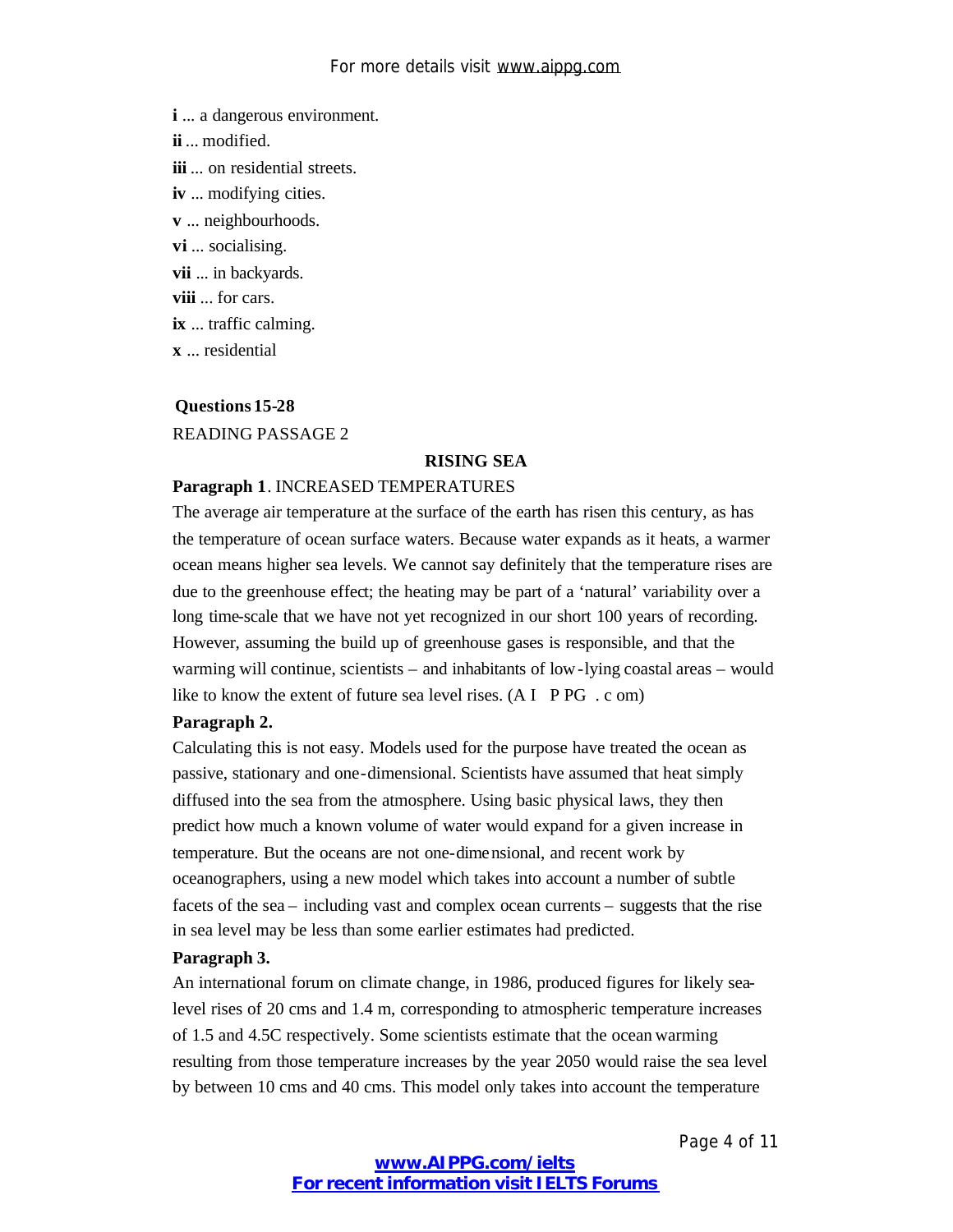effect on the oceans; it does not consider changes in sea level brought about by the melting of ice sheets and glaciers, and changes in groundwater storage. When we add on estimates of these, we arrive at figures for total sea-level rises of 15 cm and 70 cm respectively.

### **Paragraph 4.**

It's not easy trying to model accurately the enormous complexities of the everchanging oceans, with their great volume, massive currents and sensitively to the influence of land masses and the atmosphere. For example, consider how heat enters the ocean. Does it just 'diffuse' from the warmer air vertically into the water, and heat only the surface layer of the sea? (Warm water is less dense than cold, so it would not spread downwards). Conventional models of sea -level rise have considered that this the only method, but measurements have shown that the rate of heat transfer into the ocean by vertical diffusion is far lower in practice than the figures that many modelers have adopted.

#### **Paragraph 5**.

Much of the early work, for simplicity, ignored the fact that water in the oceans moves in three dimensions. By movement, of course, scientists don't mean waves, which are too small individually to consider, but rather movement of vast volumes of water in huge currents. To understand the importance of this, we now need to consider another process – advection. Imagine smoke rising from a chimney. On a still day it will slowly spread out in all directions by means of diffusion. With a strong directional wind, however, it will all shift downwind, this process is advection – the transport of properties (notably heat and salinity in the ocean) by the movement of bodies of air or water, rather than by conduction or diffusion.

### **Paragraph 6.**

Massive ocean currents called gyres do the moving. These currents have far more capacity to store heat than does the atmosphere. Indeed, just the top 3 m of the ocean contains more heat than the whole of the atmosphere. The origin of gyres lies in the fact that more heat from the Sun reaches the Equator than the Poles, and naturally heat tends to move from the former to the latter. Warm air rises at the Equator, and draws more air beneath it in the form of winds (the "Trade Winds") that, together with other air movements, provide the main force driving the ocean currents.

### **Paragraph 7.**

Water itself is heated at the Equator and moves poleward, twisted by the Earth's rotation and affected by the positions of the continents. The resultant broadly circular movements between about 10 and 40 North and South are clockwise in the Southern Hemisphere. They flow towards the east at mid latitudes in the equatorial region. They then flow towards the Poles, along the eastern sides of continents, as warm currents. When two different masses of water meet, one will move beneath the other,

Page 5 of 11

### **www.AIPPG.com/ielts For recent information visit IELTS Forums**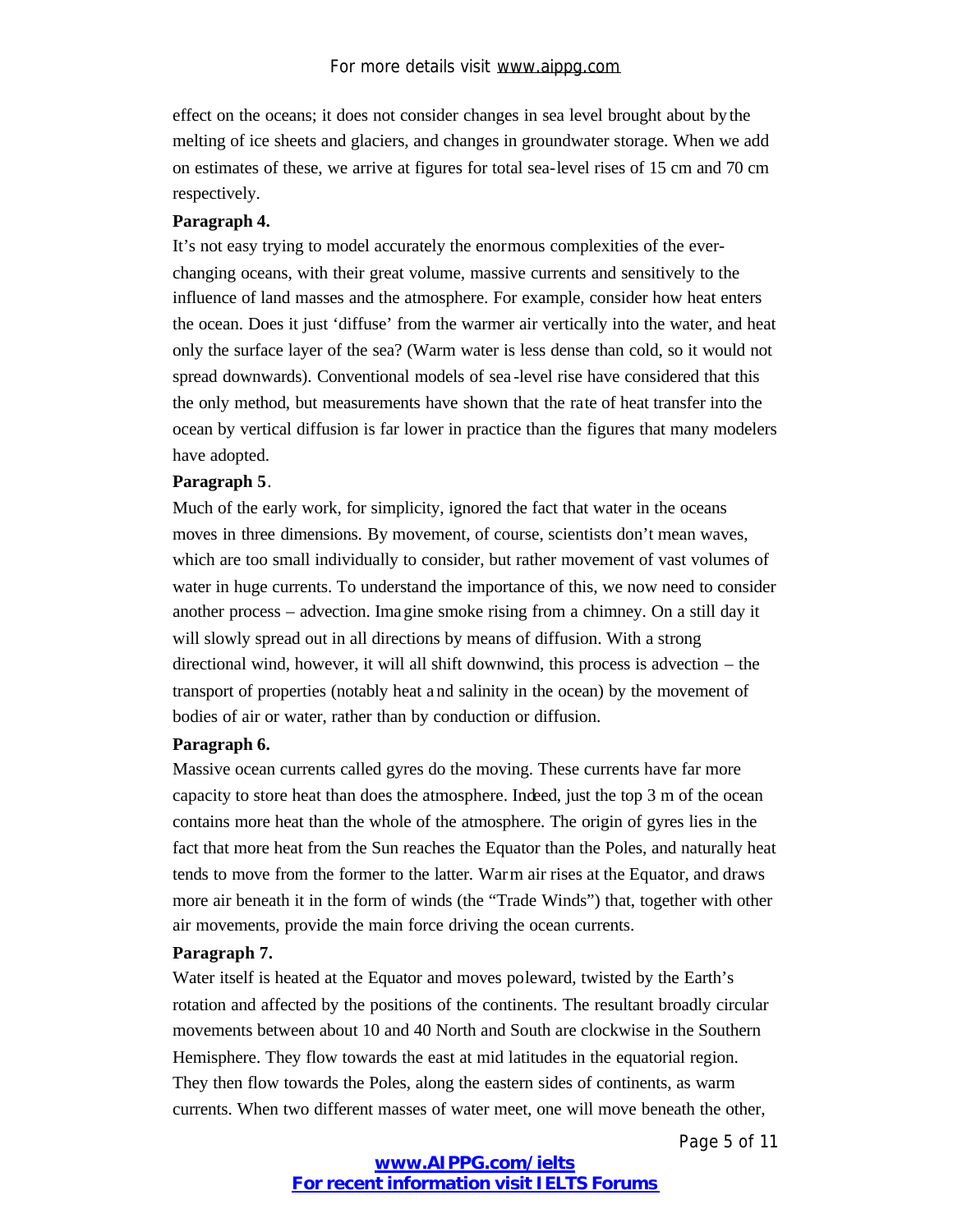depending on their relative densities in the subduction process. The densities are determined by temperature and salinity. the convergence of water of different densities from the Equator and the Poles deep in the oceans causes continuous subduction. This means that water moves vertically as well as horizontally. Cold water from the Poles travels as depth  $-$  it is denser than warm water  $-$  until it emerges at the surface in another part of the world in the form of a cold current.

# **Paragraph 8.** HOW THE GREEN HOUSE EFFECT WILL CHANGE OCEAN TEMPERATURES

Ocean currents, in three dimensions, form a giant 'conveyor belt', distributing heat from the thin surface layer into the interior of the oceans and around the globe. Water may take decades to circulate in these 3D gyres in the lop kilometer of the ocean, and centuries in the deep water. With the increased atmospheric temperatures due to the greenhouse effect, the oceans conveyor belt will carry more heat into the interior. This subduction moves heat around far more effectively than simple diffusion. Because warm water expands more than cold when it is heated, scientists had presumed that the sea level would rise unevenly around the globe. It is now believed that these inequalities cannot persist, as winds will act to continuously spread out the water expansion. Of course, of global warming changes the strength and distribution of the winds, then this 'evening-out' process may not occur, and the sea level could rise more in some areas than others.

### **Questions 15-20**

*There are 8 paragraphs numbered 1-8 in Reading Passage 2. The first paragraph and the last paragraph have been given headings. From the list below numbered A-I, choose a suitable heading for the remaining 6 paragraphs. Write your answers A-I, in the spaces numbered 15-20 on the answer sheet.* 

*There are more headings than paragraphs, so you will not use all the headings.*

### **List of headings**

- **A** THE GYRE PRINCIPLE **B** THE GREENHOUSE EFFECT **C** HOW OCEAN WATERS MOVE **D** STATISTICAL EVIDENCE **E** THE ADVECTION PRINCIPLE **F** DIFFUSION VERSUS ADVECTION **G** FIGURING THE SEA LEVEL CHANGES **H** ESTIMATED FIGURES **I** THE DIFFUSION MODEL
	- 15. Paragraph 2
	- 16. Paragraph 3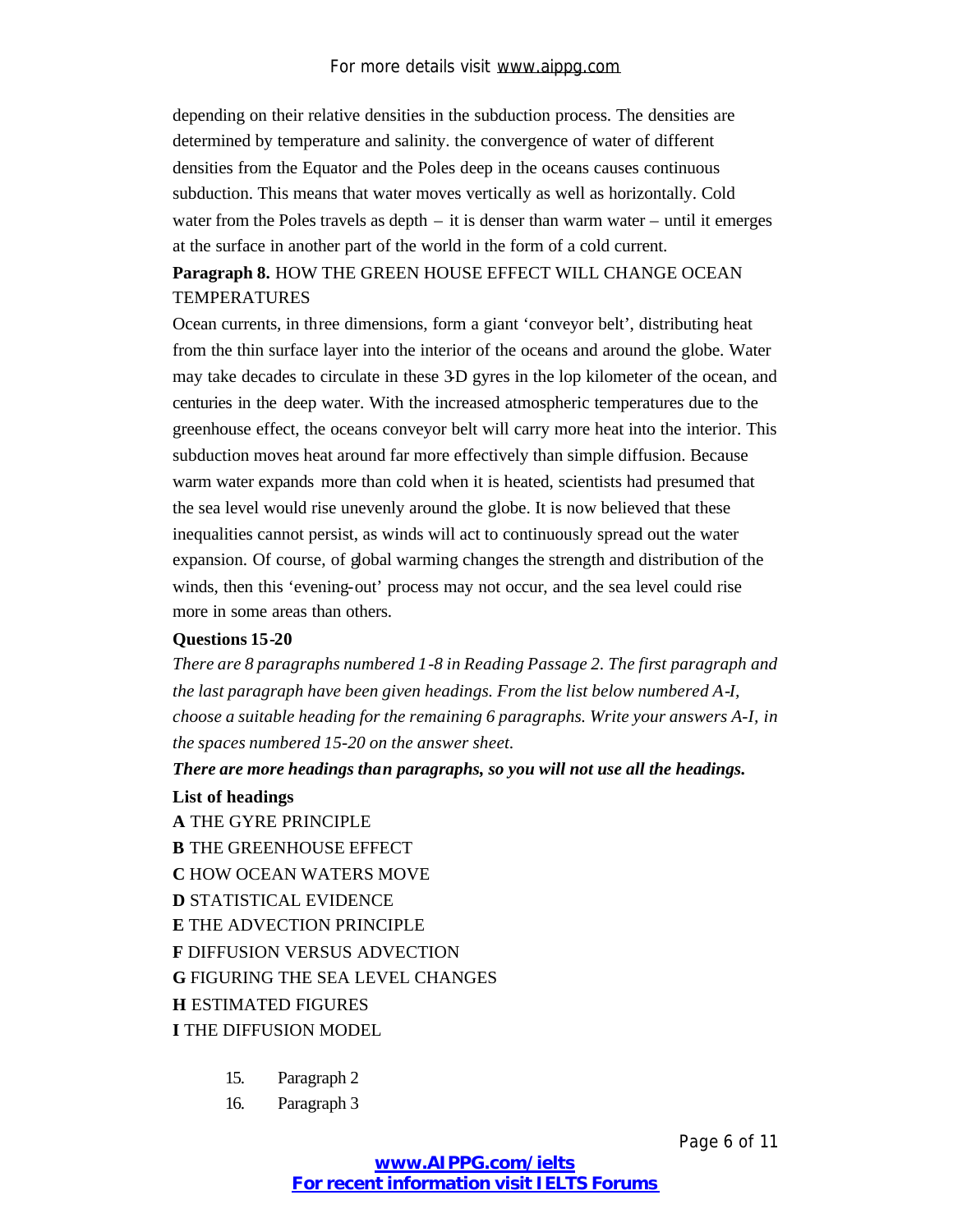- 17. Paragraph 4
- 18. Paragraph 5
- 19. Paragraph 6
- 20. Paragraph 7

# **Questions 21 and 22**

*Answer questions 21 and 22 by selecting the correct answer to complete each sentence according to the information given in the reading passage. Write your answers ?, ?, ? or D in the spaces numbered 21 and 22 on the answer sheet.* 

**21**. Scientists do not know for sure why the air and surface of ocean temperatures are rising because:

- **A** there is too much variability
- **?** there is not enough variability
- **?** they have not been recording these temperatures for enough time
- **D** the changes have only been noticed for 100 years
- **22**. New research leads scientists to believe that:
- **A** the oceans are less complex
- **?** the oceans are more complex
- **?** the oceans will rise more than expected

**D** the oceans will rise less than expected

# **Question 23**

Look at the following list of factors A-F and select THREE which are mentioned in *the reading passage which may contribute to the rising ocean levels. Write the THREE corresponding letters A-F, in the space numbered 23 on the answer sheet.*

### **List of factors**

- **A** thermal expansion
- **?** melting ice
- **?** increased air temperature
- **D** higher rainfall
- **E** changes in the water table
- **F** increased ocean movement

# **Questions 24-28**

*Read each of the following statements, 24-28. According to the information in the reading passage, if the statement is true, write T, if it is false, write F and if there is no information about the statement in the reading passage, write N1. Write your answers in the spaces numbered 24 -28 on the answer sheet.*

24. The surface layer of the oceans is warmed by the atmosphere.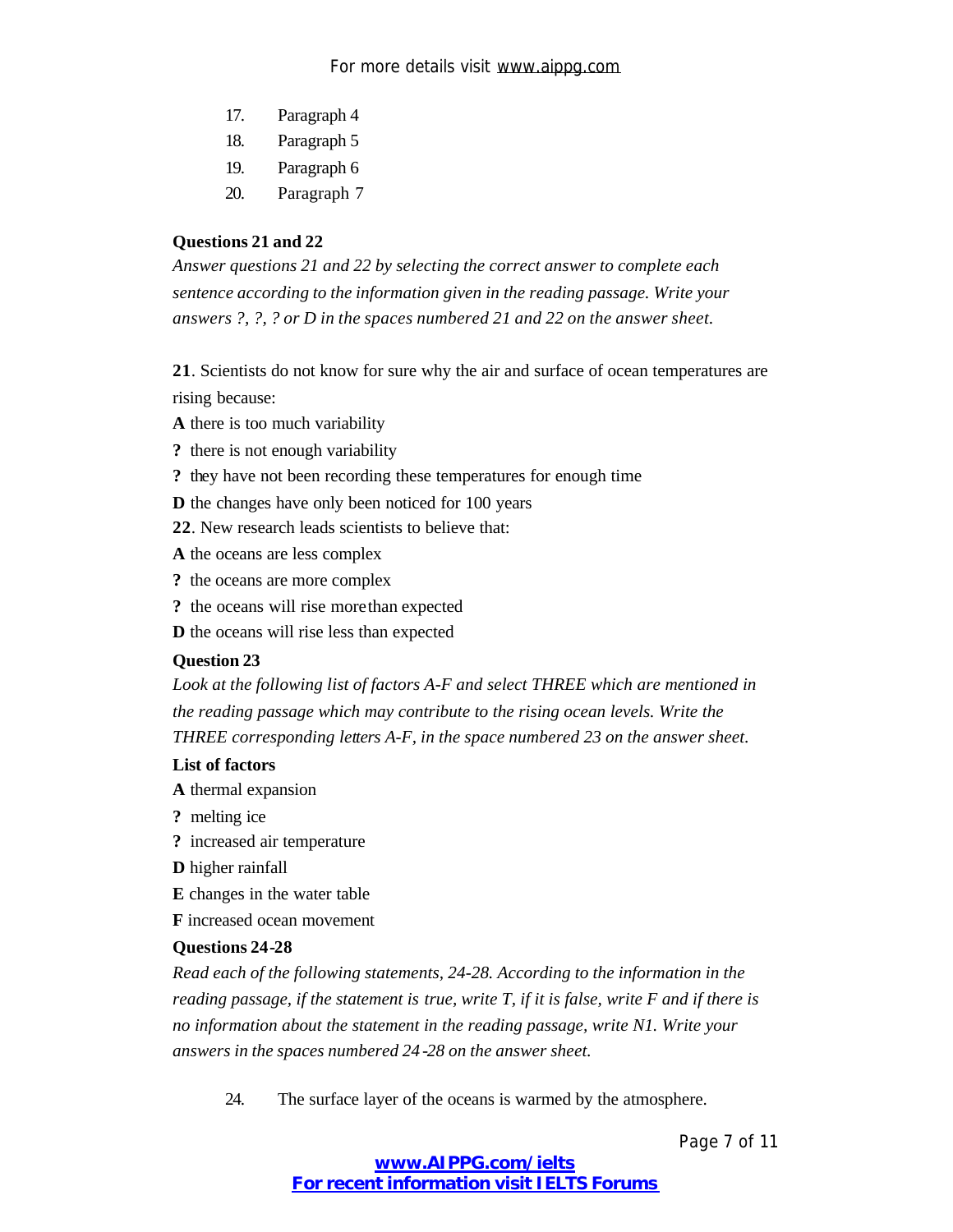- 25. Advection of water changes heat and salt levels.
- 26. A gyre holds less heat than there is in the atmosphere.
- 27. The process of subduction depends on the water density.
- 28. The sea level is expected to rise evenly over the Earth's surface

### **QUESTIONS 29 -40**

You are advised to spend about 20 minutes on Questions 29-40 which refer to Reading Passage 3 below.

READING PASSAGE 3

### **NEW RULES EQR THE PAPER GAME**

1. Computerised data storage and electronic mail were to have heralded the paperless office. But, contrary to expectations, paper consumption throughout the world shows no sign of abating. In fact, consumption, especially of printing and writing papers, continues to increase. World demand for paper and board is now expected to grow faster than the general economic growth in the next 15 years. Strong demand will be underpinned by the growing industrialization of South-East Asia, the re-emergence of paper packaging, greater use of facsimile machines and photocopiers, and the popularity of direct-mail advertising. It is possible that by 2007, world paper and board demand will reach 455 million tonnes, compared with 241 million tonnes in 1991.

2. The pulp and paper industry has not been badly affected by the electronic technologies that promised a paperless society. But wha t has radically altered the industry's structure is pressure from another front—a more environmentally conscious society driving an irreversible move towards cleaner industrial production. The environmental consequences of antiquated pulp mill practices and technologies had marked this industry as one in need of reform. Graphic descriptions of deformed fish and thinning populations, particularly in the Baltic Sea where old pulp mills had discharged untreated effluents for 100 years, have disturbed the international community.

3. Until the 1950s, it was common for pulp mills and other industries to discharge untreated effluent into rivers and seas. The environmental effects were at the time either not understood, or regarded as an acceptable cost of economic prosperity in an increasingly import-oriented world economy. But greater environmental awareness has spurred a fundamental change in attitude in the community, in government and in industry itself.

4. Since the early 1980s, most of the world-scale pulp mills in Scandinavia and North America have modernised their operations, outlaying substantial amounts to improve production methods. Changes in mill design and processes have been aimed at minimising the environmental effects of effluent discharge while at the same time

Page 8 of 11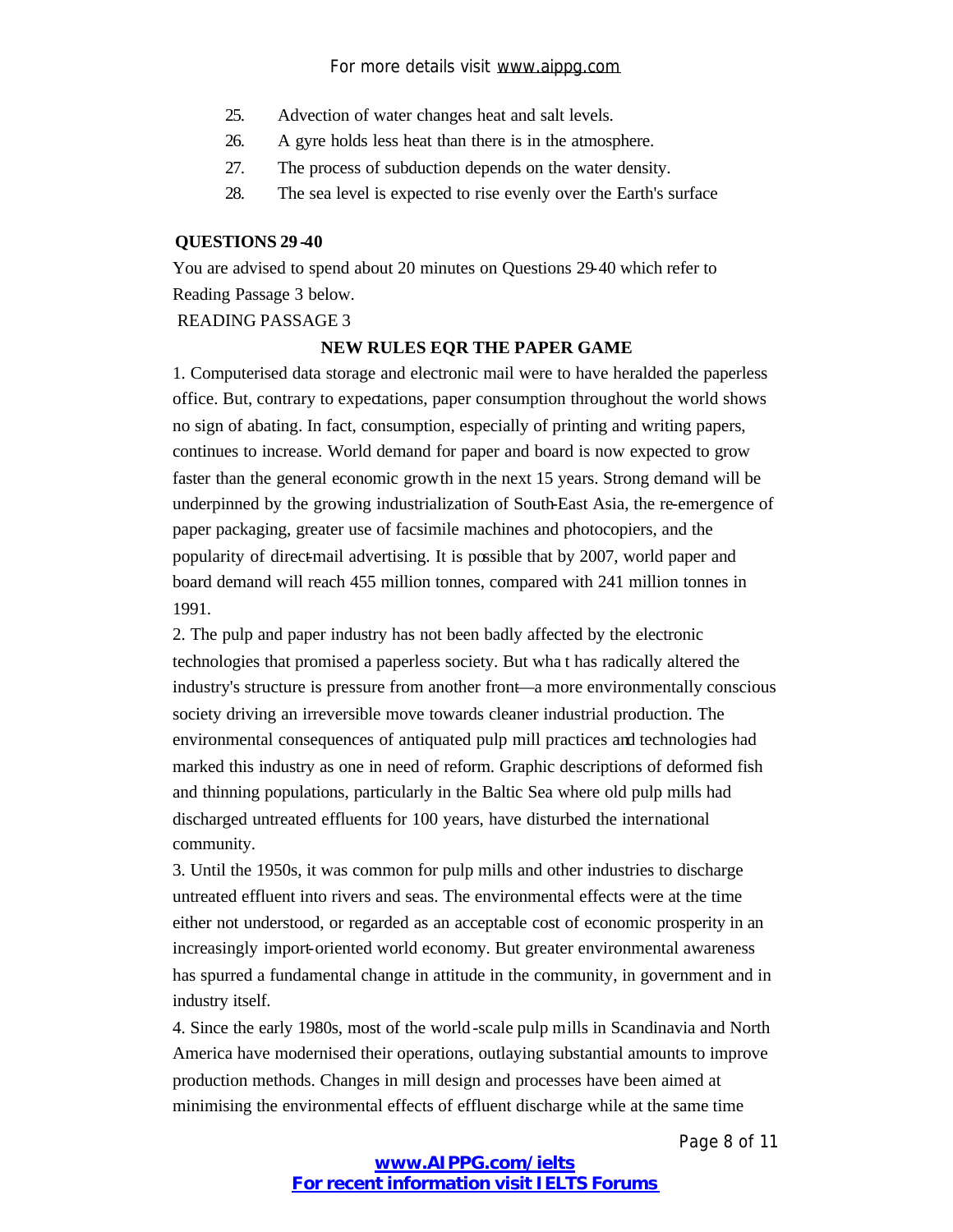producing pulp with the whiteness and strength demanded by the international market. The environmental impetus is taking this industry even further, with the focus now on developing processes that may even eliminate waste-water discharges. But the ghost of the old mills continues to haunt the industry today. In Europe, companies face a flood of environment-related legislation. In Germany, companies are now being held responsible for the waste they create.

5. Pulp is the porridge-like mass of plant fibres from which paper is made. Paper makers choose the type of plant fibre and the processing methods, depending on what the end product will be used for: whether it is a sturdy packing box, a smooth sheet of writing paper or a fragile tissue. In wood, which is the source of about 90% of the world's paper production, fibres are bound together by lignin, which gives the unbleached pulp a brown colour. The pulping stage separates the wood into fibres so they are suitable for paper making. Pulping can be done by mechanical grinding, or by chemical treatment in which woodchips are 'cooked' with chemicals, or by a combination of both methods.

6. Kraft pulping is the most widely used chemical process for producing pulp with the strength required by the high-quality paper market. It is now usually carried out in a continuous process in a large vessel called a digester. Woodchips are fed from a pile into the top of the digester. In the digester, the chips are cooked in a solution called white liquor, nosed of caustic soda (sodium hydroxide) sodium sulphide. The chips are cooked at high temperatures of up to  $170^\circ$ ? for up to three hours. The pulp is then washed and rate from the spent cooking liquor which has turned dark and is now appropriately ailed black liquor. An important feature of kraft pulping is a chemical recovery system which recycles about 95% of the cooking chemicals and produces more than enough energy to run the mill. In a series of steps involving a furnace and tanks, some of the black liquor is transformed into energy, while some is regenerated into the original white cooking liquor. The recovery system is an integral part of production in the pulp and paper industry. The pulp that comes out has little lignin left in the fibres. Bleaching removes the last remaining lignin and brightens the pulp. Most modern mills have modified their pulping processes to remove as much of the lignin as possible before the pulp moves to the bleaching stage.

### **Questions 29-32**

*Below is a list of possible factors, A-G, which will influence the amount of paper being used in the future. From the list, choose FOUR factors which are mentioned in Paragraph 1 of the reading passage. Write your answers A-G, in the spaces numbered 29 -32 on the answer sheet.*

### **List of factors**

**A** more people read newspapers

**?** increased use of paper bags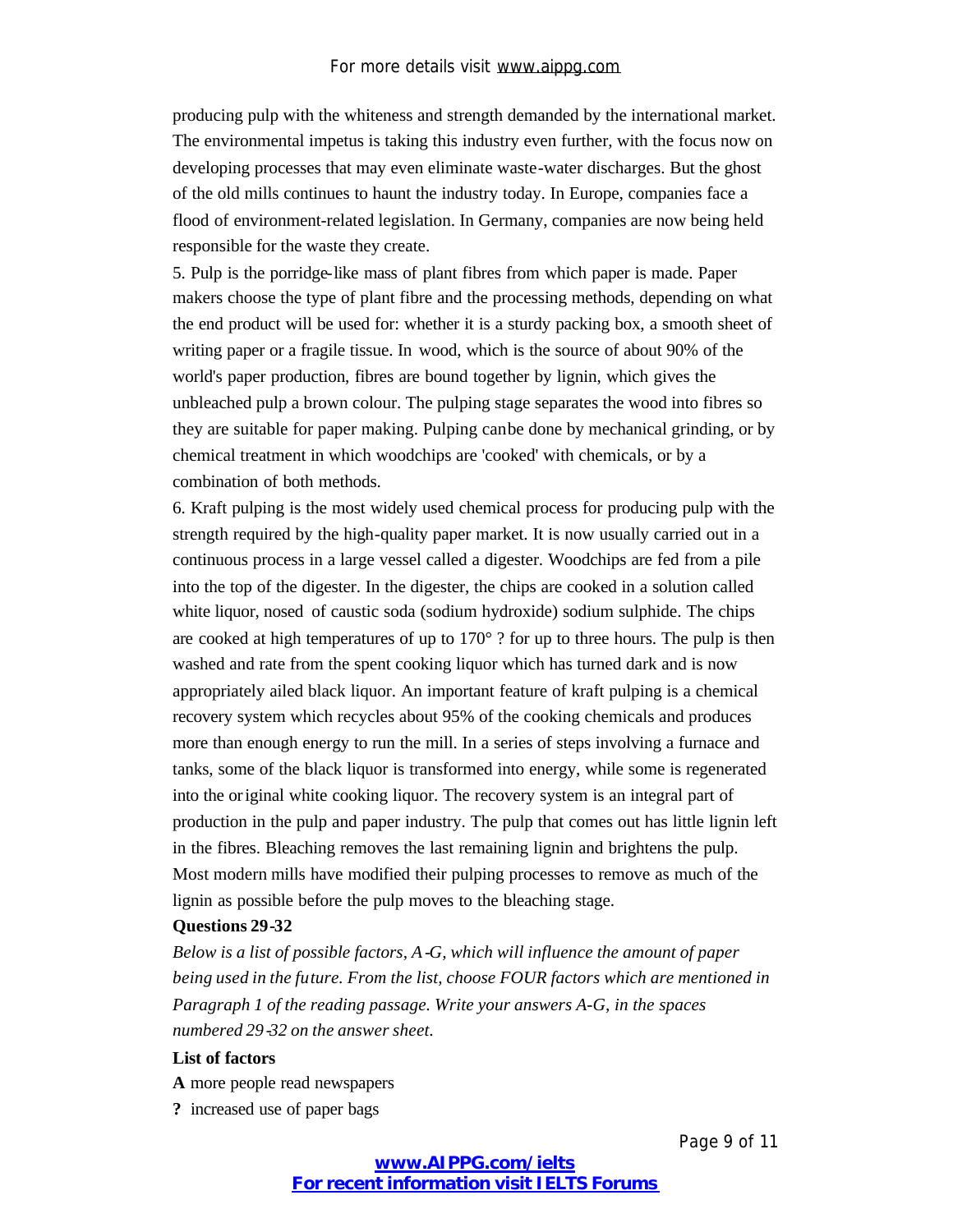**C** increased book production for education

**D** wider use of sign post advertising

**E** increased use of fax machines

**F** wider use of leaflet advertising

**G** greater use of duplicating machines

### **Questions 33-35**

*The following THREE statements are summaries of Paragraphs 2, 3 and 4 respectively. However, they are incomplete. Complete each of the statements using NO MORE THAN THREE WORDS FROM THE TEXT. Write your answers in the spaces numbered 33 -35 on the answer sheet.*

33. The international community has begun to demand ...

34. In the past, the environmental effects of pulp mill practices, were probably a price to pay for ...

35. Some paper mills have recently modernised their mill design in order to decrease...

### **Questions 36-40**

*Below is a list of possible steps in the kraft process of turning wood chips into paper. They are numbered 1-8. Only FIVE of the steps listed below are mentioned in the passage. The steps are not listed in the correct order. Decide which steps are mentioned and write th em in the correct order. Write the appropriate number for each step in the correct order in the spaces numbered 36-40 on the answer sheet*.

- 1. the chips are cooked
- 2. the fibres are bound by lignin
- 3. the pulp is bleached
- 4. woodchips are put into a pile
- 5. the pulp is dried
- 6. the pulp is removed from the black liquor
- 7. the chips are put into the white liquor
- 8. the pulp is washed

### **Answer keys:**

- 1. F 2. T
- 3. NI

Page 10 of 11

 **www.AIPPG.com/ielts For recent information visit IELTS Forums**